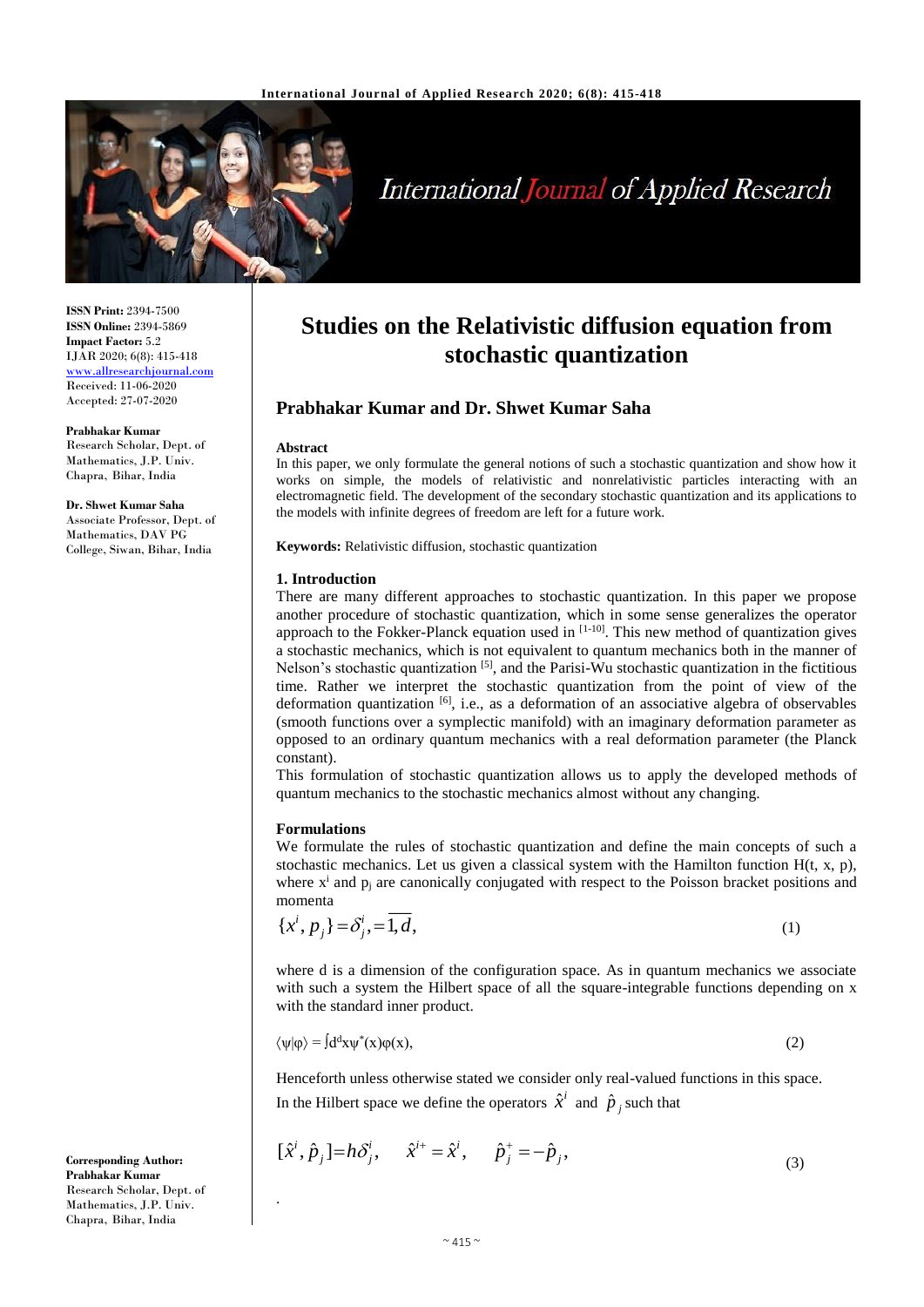where  $\tilde{h}$  is a small positive number and the cross denotes the conjugation with respect to the inner product (2). Define the Hamiltonian  $\hat{H}$  (*t*,  $\hat{x}$ ,  $\hat{p}$  ) by the von Neumann corresponding rules.

$$
\dot{x}^i \to \hat{x}_i, \dot{p}_j \to \hat{p}_j. \tag{4}
$$

The state of the stochastic system is characterized by two vectors  $|\psi\rangle$  and  $|0\rangle$  from the Hilbert space with the evolution *d*

$$
\widetilde{h}\frac{d}{dt}|\psi\rangle = \widehat{H}|\psi\rangle, \ \widetilde{h}\frac{d}{dt}\langle 0| = -\langle 0|\hat{H},\rangle
$$
\n(5)

and the normalization condition.  $\langle O|\psi\rangle = 1.$  (6)

Define an average of the physical observable  $T(t, x, p)$  by the matrix element

$$
\langle \hat{T} \rangle \equiv \langle O | \hat{T} (t, \hat{x}, \hat{p}) | \psi \rangle, \tag{7}
$$

where the operator  $\hat{T}$  ( $t, \hat{x}, \hat{p}$ ) is constructed from T(t, x, p) by the corresponding rules (4). Then the Heisenberg equations for averages are

$$
h\frac{d}{dt}\langle \hat{T}\rangle = \langle \partial_t \hat{T} + [\hat{T}, \hat{H}]\rangle.
$$
 (8)

By definition the probability density function is

$$
\rho(x) = \langle O|x\rangle\langle x|\psi\rangle,\tag{9}
$$

where  $|x\rangle$  are the eigenvectors for the position operators corresponding to the eigenvalue x. The transition probability from the position x at the time t to x′ at the time t′ looks like

$$
G(t',x';t,x) = \langle O(t') | x' \rangle \langle x' | \hat{U}_{t',t} | x \rangle \frac{1}{\langle O(t) | x \rangle},\tag{10}
$$

where  $U_{t^{\prime},t}$  $\hat{J}_{t,t}$  is the evolution operator obeying the equations

$$
h\partial_{t'}\hat{U}_{t',t} = \hat{H}\hat{U}_{t',t}, \qquad \hat{U}_{t',t} = \hat{1}.
$$
\n(11)

The transition probability (10) possesses the property of a Markov process

$$
G(t', x'; t, x) = \int d^d y G(t', x'; \tau, y) G(\tau, y; t, x). \tag{12}
$$

By the standard means [7] we can construct a path integral representation of the transition probability (10). To this end we introduce auxiliary vectors |ipi in the Hilbert space such that

$$
\hat{p}_j |\text{ip}\rangle = \text{ip}_j |\text{ip}\rangle, \langle \text{ip}^{\prime} |\text{ip}\rangle = \delta^d (p - p^{\prime}), \int \frac{d^d p}{(2\pi h)^d} |\text{ip}\rangle \langle \text{ip}| = \hat{1} \,.
$$
\n(13)

In the coordinate representation we have

$$
\langle x | i p \rangle = \exp \left\{ -\frac{i}{h} p_i x^i \right\}.
$$
 (14)

Then inserting the unity partition (13) into the transition probability (10) we arrive at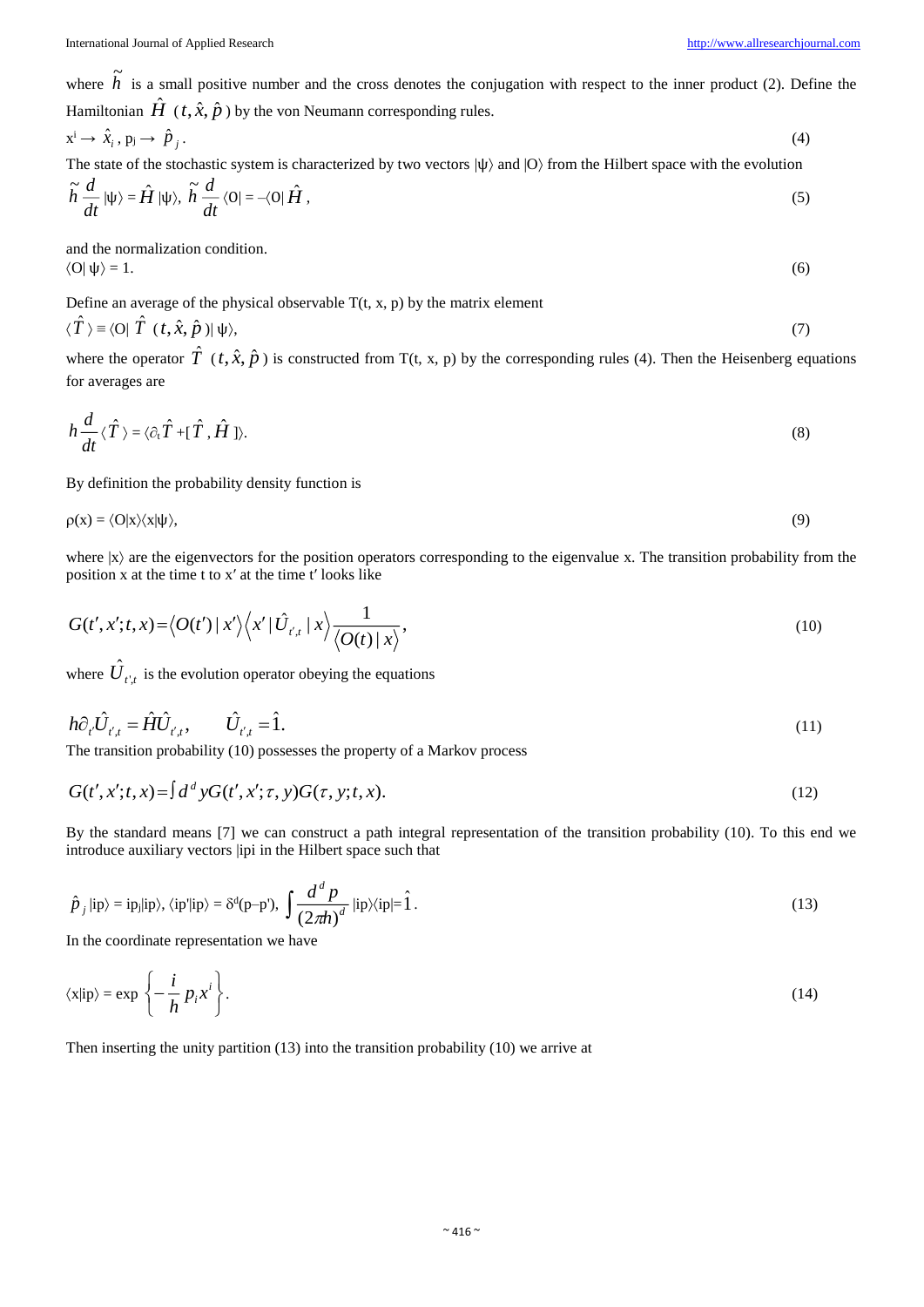(16)

$$
\langle O(t+dt) | x' \rangle \langle x' | \hat{U}_{t+dt,t} | x \rangle \frac{1}{\langle O(t) | x \rangle} =
$$
  

$$
\langle x' | \exp \left\{ \frac{dt}{h} \Big[ \hat{H}(t, \hat{x}, \hat{p} + h \nabla \ln O(t, \hat{x})) + h \partial_t \ln O(t, \hat{x}) \Big] \rangle \Big| x \rangle =
$$
  

$$
\int \frac{d^d p(t)}{(2\pi h)^d} \exp \left\{ -\frac{i}{h} [p_i(t) x^i(t) + i(\overline{H}(t, x(t+dt), ip(t)) + h \partial_t \ln O(t, x(t)))] dt \right\},
$$
 (15)

where  $x(t) = x$ ,  $x(t + dt) = x'$ ,  $x(t) = (x(t + dt) - x(t))/dt$ ,  $Q(t, x) = hQ(t)|x\rangle$  and  $\overline{H}(t, x, ip) = \langle x | \hat{H}(t, \hat{p} + h\nabla \ln O(t, \hat{x}), \hat{x}) | ip \rangle \langle ip | x \rangle$ 

is a qp-symbol of the Hamiltonian  $\hat{H}$  with the momentum  $\hat{p}$  + h∇ln  $\hat{O}$ .

The functional integral representation of the transition probability is obtained by the repeatedly use of the property (12) and the formula (15):

$$
G(t', x'; t, x) = \int \prod_{\tau \in (t, t')} d^d x(\tau) \prod_{\tau \in [t, t']} \frac{d^d p(\tau)}{(2\pi h)^d} \times
$$
  
\n
$$
\exp \left\{ -\frac{i}{h} \int_{t}^{t'-d\tau} d\tau [p_i(\tau) x^i(\tau) + i(\overline{H}(\tau, x(\tau + d\tau), ip(\tau)) + h\partial_{\tau} \ln O(\tau, x(t)))] \right\}.
$$
\n(17)

The property (12) guarantees that the functional integral representation (17) does not depend on what slices the time interval [t,  $t'$ ] is cut  $^{[8]}$ . We formulate the above stochastic mechanics in terms of the density operator

 $\hat{\rho}$  $=$   $|\psi\rangle$ (O|. (18)

From (5) and (6) it follows that

$$
h\frac{d}{dt}\hat{\rho} = [\hat{H}, \hat{\rho}], \quad Sp\hat{\rho} = 1.
$$
\n(19)

The averages are calculated as in quantum mechanics

$$
\left\langle \hat{T} \right\rangle = Sp(\hat{\rho}\hat{T}). \tag{20}
$$

The probability density function  $\rho(t, x)$  is the average of the projector  $|x\rangle\langle x|$  and obeys the evolution law

$$
h\partial_t \rho(t, x) = \langle x | [\hat{H}, \hat{\rho}] | x \rangle.
$$
 (21)

The Fokker-Planck equation. Notice that from the definition (18) the density operator is idempotent, i.e.,

$$
\hat{\rho}^2 = \hat{\rho}.\tag{22}
$$

By analogy with quantum mechanics one can say that such a density operator describes a pure state. The transition probability (10) is  $\ddot{\phantom{0}}$ 

$$
G(t', x'; t, x) = Sp\left(\hat{\rho}(t', t) | x'\rangle\langle x' | \right), \qquad \hat{\rho}(t, t) = \frac{| x \rangle\langle O|}{\langle O | x \rangle}, \tag{23}
$$

where  $\hat{p}$  (t', t) obeys the von Neumann equation (19).

The formulation of the stochastic mechanics in terms of the density operator reveals that from the mathematical point of view the positions  $x^i$  are not distinguished over the momenta  $p_j$  as it seems from (3). The above stochastic quantization can be considered as a formal deformation of the algebra of classical observables in the manner of deformation quantization [6]. For a linear symplectic space the Moyal product is

$$
f(z) * g(z) = \sum_{n=0}^{\infty} \frac{1}{n!} \left(\frac{h}{2}\right)^n \omega^{a_1 b_1} \cdots \omega^{a_n b_n} \partial_{a_1 \ldots b_n} f(z) \partial_{b_1 \ldots b_n} g(z), \tag{24}
$$